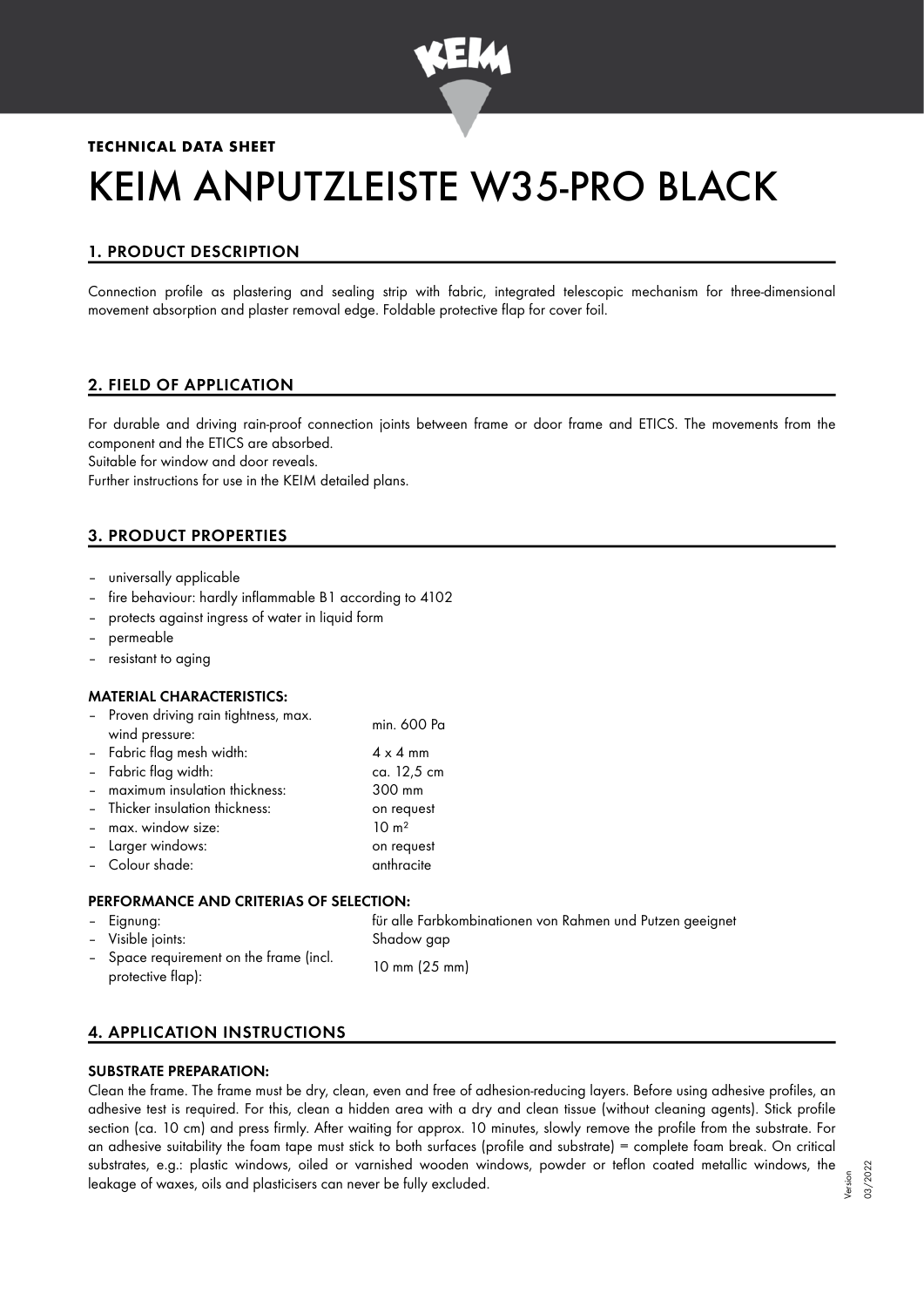#### APPLICATION CONDITIONS:

Ambient and substrate temperature during application and drying from min. 5 °C to max. 30 °C. Do not apply in direct sunlight or on sun-heated substrates. Protect surfaces from direct sun, wind and rain during and after application.

#### APPLICATION:

Cut to size with anvil shears or suitable angle sander.

KEIM Anputzleiste W35-Pro Black is to be applied before the application of the base coat.

If possible, attach the profiles just before gluing the insulation panels or just before starting the reinforcement. First glue the profile to the lintel area (horizontal), then the side profiles (vertical). Release protection brackets in the joint area (lintel/ reveal). The profiles may also be mitred and mounted. Joint sealing tape must be used in the joint area between lintel and reveal as well as between profile sections. Press profiles on well. Cutting the profiles from the back prevents premature activation of the protective mechanisms. Apply the system's reinforcing mortar at the appropriate points and embed KEIM Anputzleiste W35-Pro Black centrally or in the upper third, free of bubbles and folds.

The layer thickness for embedding in thin-layer systems should not be less than 2 mm and not exceed 3 mm to achieve the best possible functionality. In thick-layer systems, use close to the surface is recommended wherever possible.

#### 5. DELIVERY FORM

| <b>Product name</b>             | Length      | Pieces per | Inhalt je VE | Type of   |
|---------------------------------|-------------|------------|--------------|-----------|
|                                 | $[{\sf m}]$ | unit       | [m]          | container |
| Anputzleiste W 35-<br>Pro Black | 2.40        | 25         | 60           | carton    |

#### DELIVERY FORM ADDITIONAL INFORMATION

Delivery in cartons

# 6. STORAGE

#### Storage conditions

flat-lying in the outer cardboard avoid deflection dry frost-free

#### STORAGE INFORMATION

Observe the instruction leaflet in the packaging!

# 7. DISPOSAL

#### EC WASTE CODE:

Waste code: 17 09 04

# 8. SAFETY INSTRUCTIONS

No particular indications.

# 9. GENERAL INFORMATION

Version 03/2022